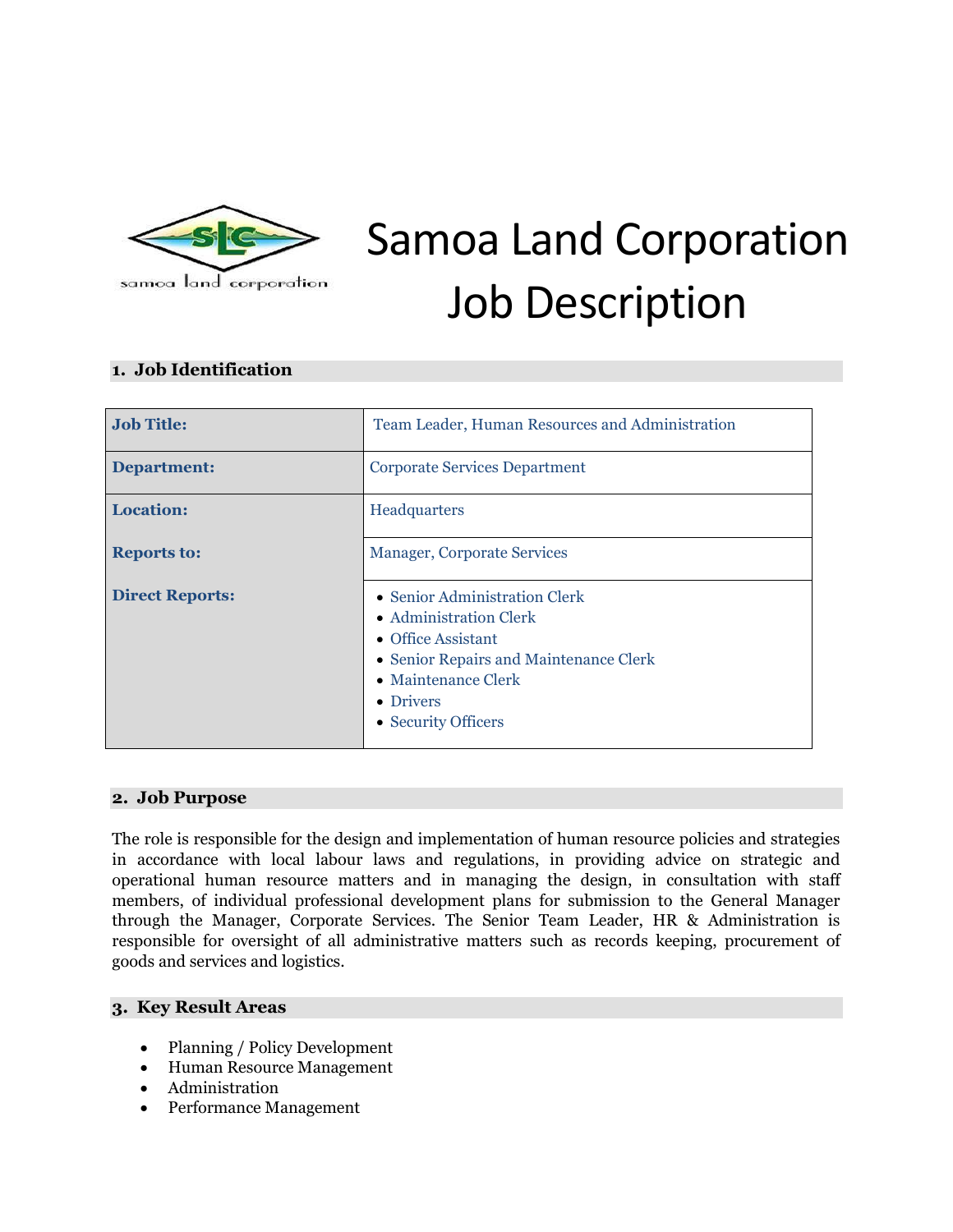- Performance Monitoring
- $\bullet$  Staff Development
- Stakeholder Engagement / Stakeholder Management
- Reporting

# **4. Main duties and responsibilities**

| <b>Main Duties and Responsibilities</b> | <b>Deliverables / Outcomes</b>                                                                                                                                                                                                                                                                                                                                                                                                                                                                                                                                                                                                       |  |
|-----------------------------------------|--------------------------------------------------------------------------------------------------------------------------------------------------------------------------------------------------------------------------------------------------------------------------------------------------------------------------------------------------------------------------------------------------------------------------------------------------------------------------------------------------------------------------------------------------------------------------------------------------------------------------------------|--|
| PLANNING / POLICY DEVELOPMENT           | · Assist in coordination of annual reviews of<br>Corporate Plans and ensure timely submission of<br>updated Corporate Plans to the Manager,<br>Corporate Services for submission to the GM.                                                                                                                                                                                                                                                                                                                                                                                                                                          |  |
|                                         | • Assist in the development of the annual<br>operational work plan and operational budget for<br>the Corporate Services Division.                                                                                                                                                                                                                                                                                                                                                                                                                                                                                                    |  |
|                                         | • Devise HR Policies and Procedures that cover key<br>areas such as manpower planning, recruitment<br>and selection, performance management, training<br>and development and succession planning.                                                                                                                                                                                                                                                                                                                                                                                                                                    |  |
|                                         | • Review existing HR, Administration, Records<br>Management policies of the Corporation and<br>make recommendations to Manager, Corporate<br>Services where appropriate.                                                                                                                                                                                                                                                                                                                                                                                                                                                             |  |
|                                         | • Review and make appropriate recommendations<br>to the Manager, Corporate Services for the<br>strengthening of the organisation's performance<br>management processes and tools, integrating<br>performance management to drive business<br>results.                                                                                                                                                                                                                                                                                                                                                                                |  |
| <b>HUMAN RESOURCES MANAGEMENT</b>       | staff recruitment and selection<br>• Coordinate<br>processes.<br>• Lead the onboarding / orientation of new hires.<br>• Oversee the updating of personnel records and<br>other related HR documents, including time<br>sheets, holiday and leave records.<br>• Devise shift rosters for deployment of night<br>watchmen at SLC markets and other vulnerable<br>assets.<br>• Assist in the drafting of contracts of employment<br>for contract and full time staff for signature by the<br>GM.<br>· Collect HR Metrics on an ongoing basis along a<br>range of criteria to assist in evidence-based<br>decision making by management. |  |
| PERFORMANCE MANAGEMENT                  | • Devise a schedule of work with targets for staff<br>under supervision and monitor progress toward<br>work targets.                                                                                                                                                                                                                                                                                                                                                                                                                                                                                                                 |  |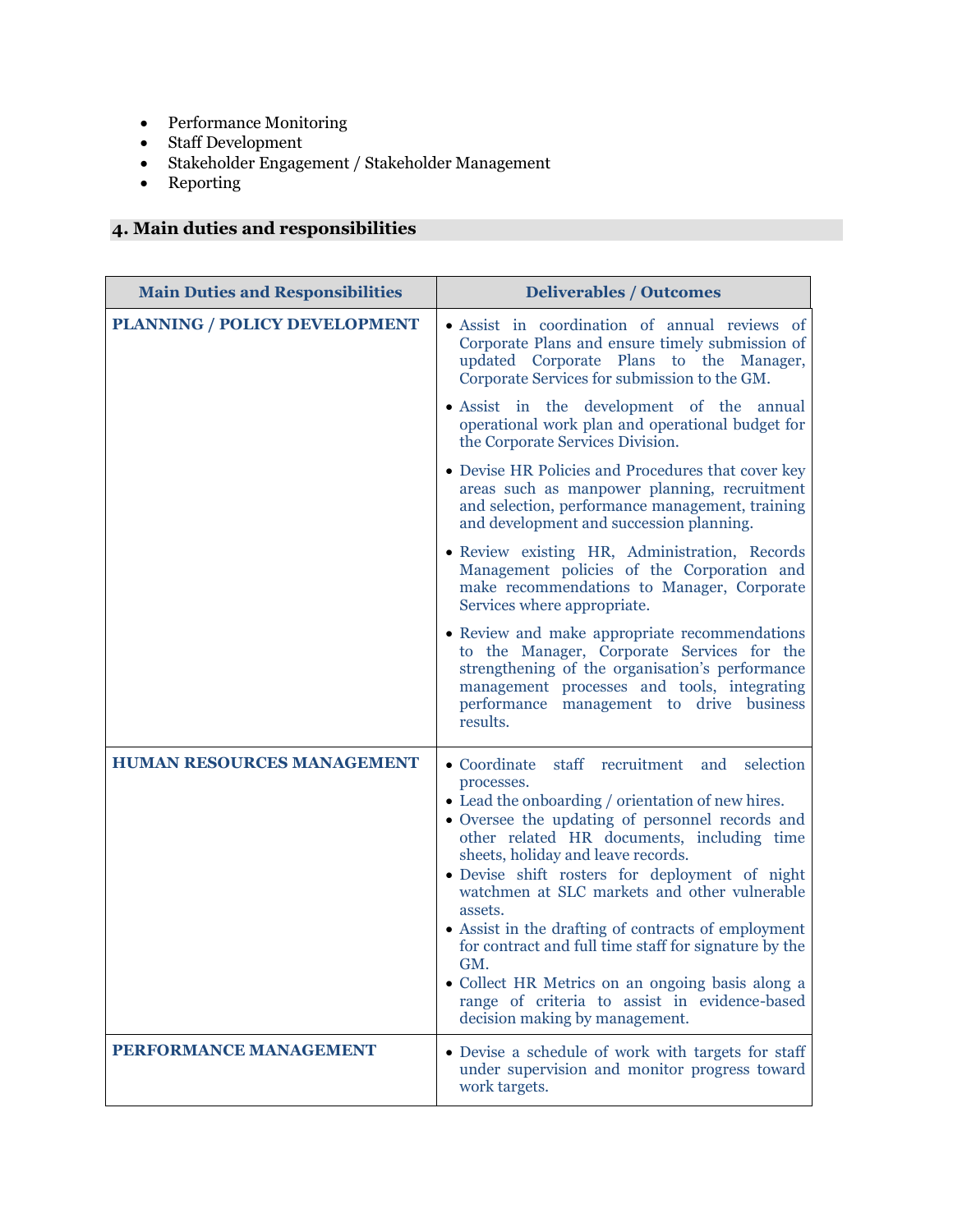| <b>Main Duties and Responsibilities</b>                          | <b>Deliverables / Outcomes</b>                                                                                                                                                                                                                                                                                                                                                                                                                                                                                                                                                                                                                                                 |  |
|------------------------------------------------------------------|--------------------------------------------------------------------------------------------------------------------------------------------------------------------------------------------------------------------------------------------------------------------------------------------------------------------------------------------------------------------------------------------------------------------------------------------------------------------------------------------------------------------------------------------------------------------------------------------------------------------------------------------------------------------------------|--|
|                                                                  | • Design effective and efficient systems<br>for<br>organisational, team and individual performance<br>evaluation for management's endorsement and<br>implementation.<br>• Conduct periodic evaluation of organisational,<br>team and individual employee performance.<br>• Analyse staff performance reports and liaise with<br>departmental managers to ascertain areas for<br>support in improving performance.<br>• Liaise with departmental managers to determine<br>gaps in tools and capacity to effectively manage<br>staff performance in their respective work areas<br>and provide recommendations to management to<br>address gaps.                                 |  |
| PERFORMANCE / COMPLIANCE<br><b>MONITORING</b>                    | • Develop frameworks and tools for monitoring and<br>evaluation of Annual Management Plans and<br>Annual Budget, against the 3 year Corporate Plan.<br>• Provide information as required by the Internal<br>Auditor during routine and ad hoc internal audits<br>• Address issues related to HR and administration<br>where non-conformance is identified during<br>internal audit processes.                                                                                                                                                                                                                                                                                  |  |
| <b>STAFF DEVELOPMENT</b>                                         | $\bullet$ Undertake<br>annual<br>formal<br><sub>of</sub><br>assessments<br>organisational, team and individual training and<br>professional development needs.<br>· Devise, and update regularly, a training and staff<br>development policy for SLC Management's<br>approval.<br>• Develop annual Training Implementation Plans<br>for the Corporation.<br>· Design and deliver comprehensive learning and<br>development programmes aligned with identified<br>individual<br>training<br>needs<br>based<br>and<br>on<br>performance improvement plans.<br>• Periodically evaluate the outcomes of training<br>programmes<br>return on<br>training<br>to gauge<br>investment. |  |
| <b>STAKEHOLDER ENGAGEMENT /</b><br><b>STAKEHOLDER MANAGEMENT</b> | • Support SLC departmenst in the implementation<br>of employee engagement strategies and initiatives<br>• Build relationships with senior management to<br>work collaboratively implementing organisational<br>and people-related strategies and initiatives.                                                                                                                                                                                                                                                                                                                                                                                                                  |  |
| <b>REPORTING</b>                                                 | • Coordinate preparation of Annual Reports of the<br>Corporation and ensure timely submission of<br>these Annual Reports to the GM through the<br>Manager, Corporate Services.                                                                                                                                                                                                                                                                                                                                                                                                                                                                                                 |  |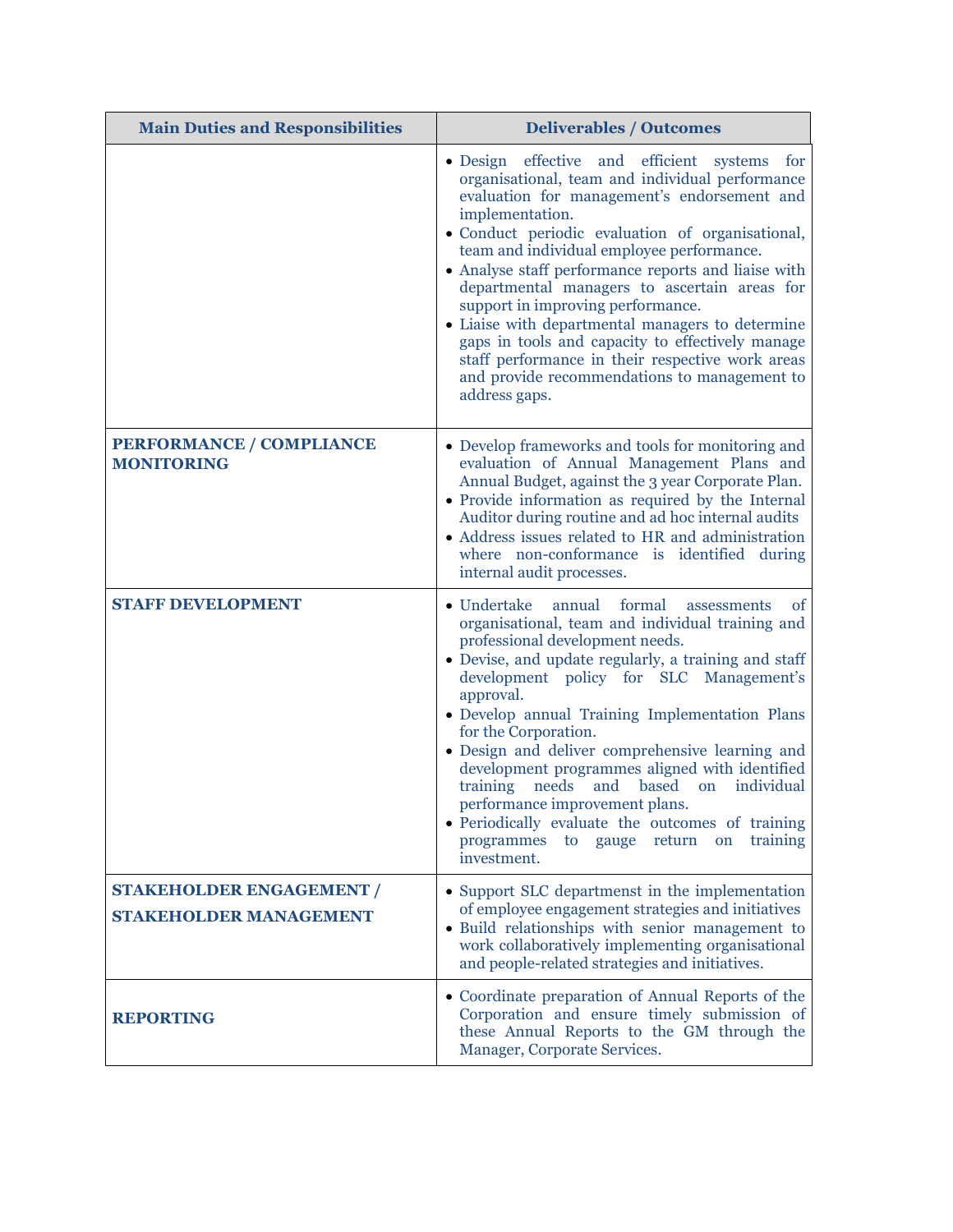| <b>Main Duties and Responsibilities</b> | <b>Deliverables / Outcomes</b>                                                          |  |
|-----------------------------------------|-----------------------------------------------------------------------------------------|--|
| <b>OTHER</b>                            | • Any other duties as assigned by the Manager,<br>Corporate Services from time to time. |  |

# **5. Working conditions**

Work is performed usually indoors under normal work conditions in a quiet, clean and comfortable environment. Schedules are usually established and regular, usually 40 hours per week. The job incumbent might be occasionally required to work extended hours in the evening after usual work hours.

# **6. Physical requirements**

Normal physical requirements. No prolonged sitting, standing or lifting of heavy objects required to undertake the role.

## **7. Job Profile / Person Specification**

| <b>CRITERIA</b>                                                  | <b>ESSENTIAL</b>                                                                                                                                                                                                                                                                                                                           | <b>DESIRABLE</b>                                |
|------------------------------------------------------------------|--------------------------------------------------------------------------------------------------------------------------------------------------------------------------------------------------------------------------------------------------------------------------------------------------------------------------------------------|-------------------------------------------------|
| <b>Education:</b>                                                | • Bachelors degree in Management,<br>Business or relevant discipline.                                                                                                                                                                                                                                                                      | Training in leadership and<br>staff development |
| <b>Relevant Work Experience:</b>                                 | $\bullet$ Minimum<br>work<br>years<br>$\overline{5}$<br>experience, preferably in an HR<br>management role.                                                                                                                                                                                                                                |                                                 |
| <b>Specialised Knowledge</b><br><b>(Technical Competencies):</b> | • Sound knowledge of business and<br>management principles including<br>strategic<br>planning<br>and<br>management, HR modelling and<br>the coordination of people and<br>resources.<br>• Familiarity<br>with<br>Samoa's<br>employment and labour laws.<br>• Demonstrated<br>experience<br>implementing<br>change<br>management practices. |                                                 |
| <b>Skills and Abilities</b><br>(Personal Competencies):          | • Ability to analyse information and<br>evaluate alternatives to choose the<br>best solutions to solve problems<br>• Ability to handle complaints, settle<br>disputes and resolve grievances<br>and conflicts.<br>· Good communications (oral and<br>written) and negotiation skills.<br>• Ability to develop constructive and             |                                                 |